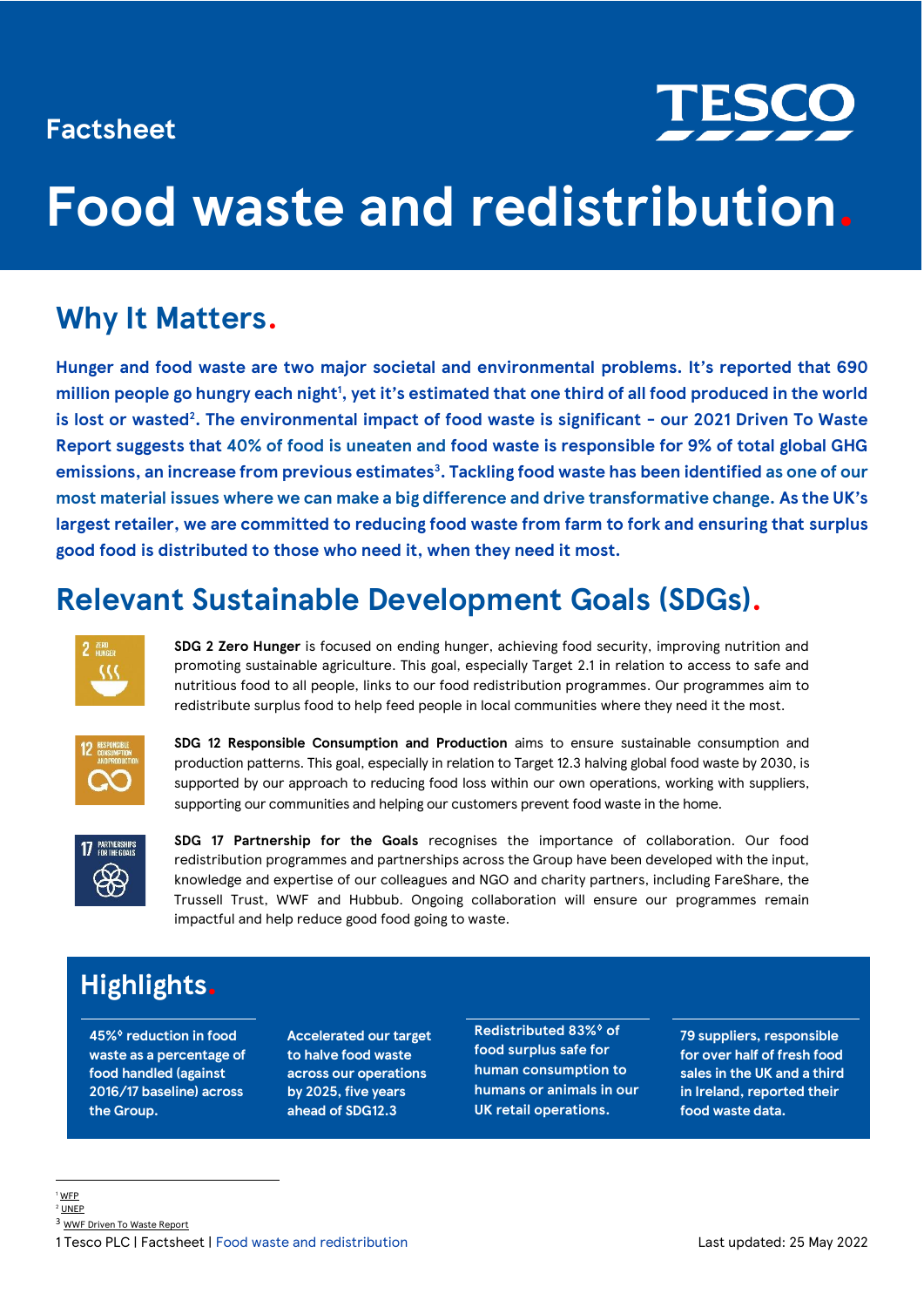# **Our Approach.**

**We are accelerating progress to reduce food waste by playing our part in achieving UN Sustainable Development Goal Target 12.3: to halve global food waste by 2030.** 

Recognising the importance of food waste and our desire to lead the industry, we have accelerated our target of halving food waste from our own operations by 2025, five years ahead of the SDG target. We have also included this target within our remuneration policy through the Performance Share Plan (PSP).



### **Read more about our Executive remuneration in our latest Annual Report [here.](http://www.tescoplc.com/ar22)**

To achieve our ambitions, our approach focuses on reducing food loss within our own operations, working with suppliers, helping customers to prevent food waste in the home and supporting our communities and customers through our food redistribution programmes – helping to feed people in our communities who need it.

### **Tackling food waste in our own operations**

We strive to eliminate unsold food going to waste in our own operations through well-established processes such as continually optimising our forecasting, ordering and reduce to clear processes to reduce food surplus at the end of each day. If food cannot be sold, we prioritise its redistribution to charities and community groups and/or offer it to colleagues through our Colleague Shop in the UK and Ireland. Any suitable remaining surplus food is sent to animal charities, pet food production or converted to animal feed. Where no other options are available, we recover energy from food waste through anaerobic digestion or incineration. No waste has been sent to landfill in the UK since 2009. In 2021 we started to trial an innovative new solution to help us tackle back of store food waste using black soldier fly. This takes product which cannot go to humans or animals and (following the food waste hierarchy) avoids anaerobic digestion. If successful, this solution could support the scaling of insects as an alternative source of protein in animal feeds.

Through our in-store efforts, we have:

- **Reduced food waste as a percentage** of food handled by **45%**♢ across the Group since 2016.

- **Redistributed 83%**♢ **of food surplus safe for human consumption** to humans or animals in our UK retail operations and **87% in our Central Europe** retail operations.
- Given colleagues the opportunity to take food approaching its expiry date from our **'Colleague Shops'** in all UK stores.

### **Supporting customers and communities**

We work in partnership with food banks, regional charities and community food sharing groups to help feed people in need by redistributing food to local communities around the world. This redistribution ensures that any good food left at the end of every day makes its way to people's plates instead of becoming food waste.

### **UK & ROI**

Our food redistribution programmes in the UK and ROI use apps to connect stores with local organisations that can make best use of our unsold surplus food. Through their knowledge of their communities, our [Community](https://www.tescoplc.com/sustainability/taking-action/community/community-champions/)  [Champions](https://www.tescoplc.com/sustainability/taking-action/community/community-champions/) identify and support local charities and organisations working to redistribute food. This includes:

- Providing two million meals a month on average to charities and community groups via Community Food Connection in the UK in conjunction with FareShare and FoodCloud. Since 2016, we have provided **over**  140 million meals<sup>4</sup> in the UK through our Community Food Connection. This also includes meal donations from our distribution and fulfilment centres.
- Partnering with OLIO in the UK and Ireland, a food sharing social enterprise, to help reduce in-store waste and redistribute our unsold food through the OLIO food sharing app to people in the local community. In the UK we donated over 4,500 tonnes to OLIO in 2021/22.
- **Rolling out FoodCloud app** in Ireland in 2014 and in the UK in 2016 to help stores and charity partners reduce complexity and grow our donation of surplus food safe for human consumption.
- **Redistributing over 13.5 million meals to charities** and community groups across 152 stores and two distribution centres in Ireland to date. In 2021/22 we provided 2.9 million meals to those who need it the most.
- **Ongoing trials to optimise surplus food collection slots**, allowing all large stores to donate chilled and ambient surplus, therefore enabling an efficient way for more charities to access the food throughout the day.

2 Tesco PLC | Factsheet | Food waste and redistribution Last updated: 25 May 2022

<sup>4</sup> Based on the assumption of an average meal weighing 420g (calculated from the average of a range of typical meal weights, using data derived from Food Portion Sizes, FSA 2008). This does not imply that this many balanced meals could be made from the food surplus but illustrates what the amount of food surplus might equate to.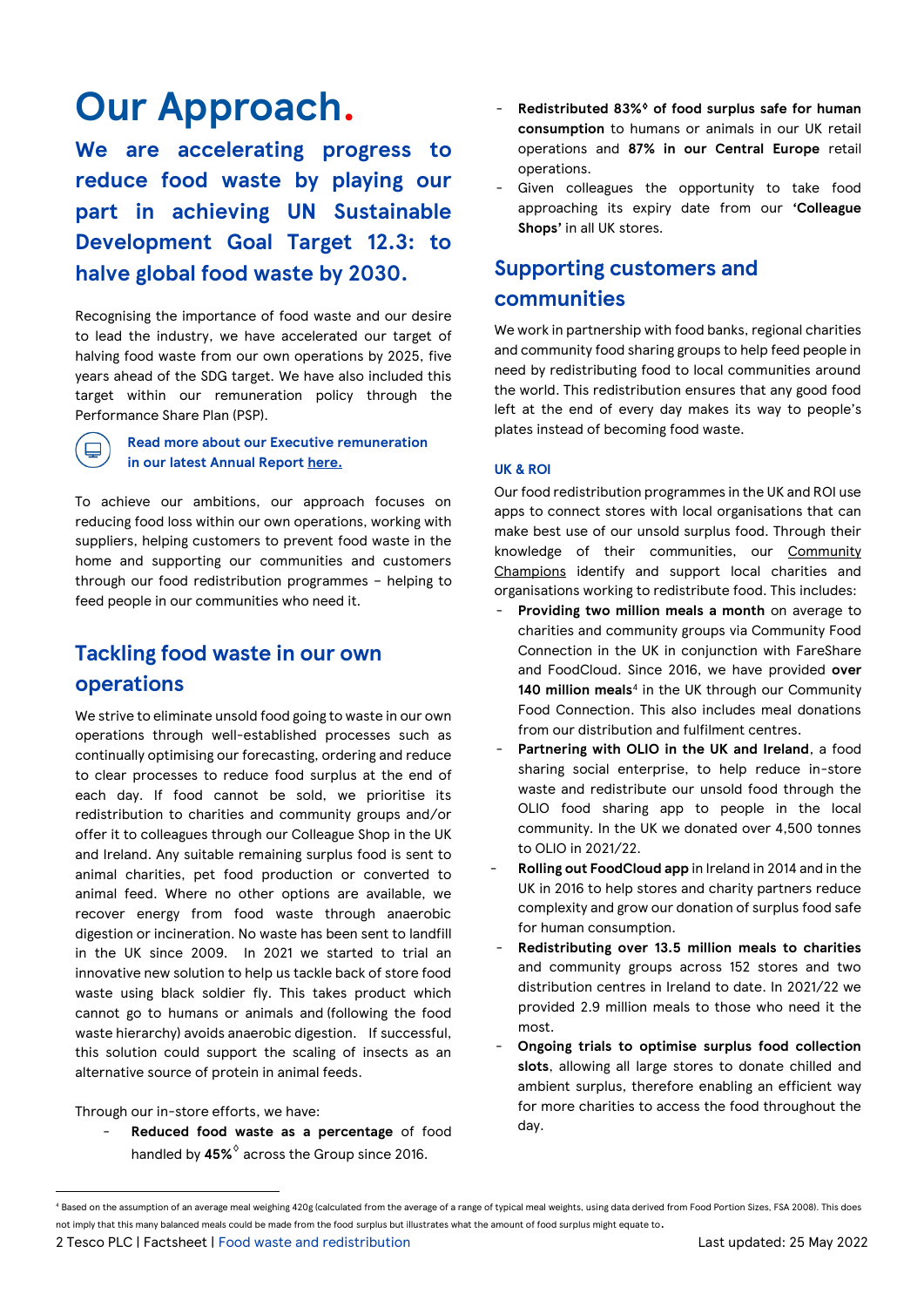#### **Booker**

Booker have been working with local charities to redistribute surplus food since 2012. Booker are leading the way for the wholesale sector by being the first wholesale organisation to redistribute food directly to FareShare's network of charities and OLIO's Food Waste Heroes, in collaboration with the two organisations and the foodsharing app Foodiverse. Successes include:

- **Providing over 4.1 million meals** to those who need it the most in 2021/22.
- **Supporting almost 550,000 people** through more than 3,700 charities and helped feed 8,600 families via OLIO.
- Helping 525 independent stores (Budgens, Londis and Premier) prevent food waste in their premises by linking up with the organisation Too Good to Go who support independent businesses to offer short-dated food to consumers via their 'magic bag' programme. In 2021, **136 tonnes of short-dated food** were distributed through the Too Good to Go App to local consumers.

#### **Central Europe**

 $\Box$ 

All of our stores across Central Europe are part of our food surplus donation programme, where we focus on providing meals to local food banks and charities. We have:

- **Donated over 110 million meals** to local food banks and charities since 2016 in Czech Republic, Hungary and Slovakia.
- Provided almost 17.8 million meals to those who need it the most in 2021/22.
- **Collected food for national food banks** through our annual customer food collection, where we also top up donations financially by 20% to play our part. As a result, 385 tonnes of food were donated or collected in 2021/22.
- **Fully rolled out the FoodCloud app** in Slovakia and continue to roll it out in the Czech Republic to help stores and charity partners reduce complexity and grow our donation of food surplus safe for human consumption.

### **Read about our support to communitie[s here](https://www.tescoplc.com/sustainability/taking-action/environment/food-waste/supporting-communities-with-food-distribution/)**

### **Working with our suppliers**

We are committed to partnering with ou[r suppliers](https://www.tescoplc.com/sustainability/taking-action/environment/food-waste/working-with-suppliers/) to halve food waste in our supply chains by 2030. We believe what gets measured gets managed which is why we encourage suppliers to publicly disclose their levels of waste. The data for each of these suppliers can be found [here.](https://www.tescoplc.com/sustainability/taking-action/environment/food-waste/working-with-suppliers/) We work with our suppliers on initiatives such as:

- **Trialing the sale of unwashed potatoes,** potentially doubling their shelf-life and reducing food waste
- **Extending our Perfectly Imperfect Range** to maximise the use of our supplier's crop while giving our customers great products at low prices. Customers have purchased over 50 million packs, saving 44,000 tonnes of fruit and veg at risk of going to waste.
- **Trialling Apeel** to keep our fruit fresh for up to twice as long with a plant-based protection called [Apeel.](https://www.tescoplc.com/news/2022/tesco-to-trial-apeel-plant-based-protection-for-fruit-to-extend-shelf-life-and-reduce-food-waste/) The trial will assess impact on shelf-life and will also involve the product being put through our customer panels for feedback.
- Managing bumper crops at certain times of year through great value offers for our customers. In the last year we have supported with bumper crops on iceberg lettuce, strawberries, cherries and oranges. In January, for example, an extra [500,000 cauliflowers](https://www.tescoplc.com/news/2022/tesco-helps-uk-cauliflower-growers/) were sold at nearly half price to manage the surplus linked with a later harvest due to UK growing conditions, which affected the arrival of the crop.
- **Connecting our growers with suppliers** to provide a stable demand for produce that falls outside our specifications. For example, potatoes supplied by Branston which fall outside of the retail specification are being sent to Samworth Brothers for use in ready meals.
- **Commissioning a [Driven to Waste report](https://wwfint.awsassets.panda.org/downloads/wwf_uk__driven_to_waste___the_global_impact_of_food_loss_and_waste_on_farms.pdf)** with WWF to understand global levels of food lost or wasted on farms. The report estimates that total global food waste is one billion tonnes higher than previously thought. As a result, we are now working with WWF to develop further industry research and insights into how retailers can influence this.

 $\Box$ **Read more about our approach to working with supplier[s here](https://www.tescoplc.com/sustainability/taking-action/environment/food-waste/working-with-suppliers/)**

### **Helping Customers in the home**

77% of UK households say they throw away unopened or unused food, wasting approximately £800 worth of edible food a year. We work to make it easy for our customers to reduce food waste in their homes while saving money, including:

- **Partnering with Hubbub on the [No Time for Waste](https://www.tescofoodwastechallenge.co.uk/)  [Challenge](https://www.tescofoodwastechallenge.co.uk/)**, to help families reduce household food waste with handy tips. As a result, we found the 53 households involved in the challenge witnessed a 76% decrease in food waste between the beginning and end of the trial period in the Summer of 2020 which lasted for 6 weeks.
- **Launching our** '**[Use Up Day' campaign](https://www.tescoplc.com/UseUpDay),** in partnership with Unilever brand Hellmann's and building on the learnings from the No Time for Waste Challenge, encouraging households to - once a week - cook a meal using up food they already have in their kitchen.
- Removing Best Before dates on a selection of over 160 fruit and vegetables, working with WRAP to incorporate this into industry guidance on fresh produce labelling.
- **Sharing leftover meal** recipes on our Tesco Real Food **[website](https://realfood.tesco.com/recipes/collections/leftovers.html)** to reduce food waste in the home.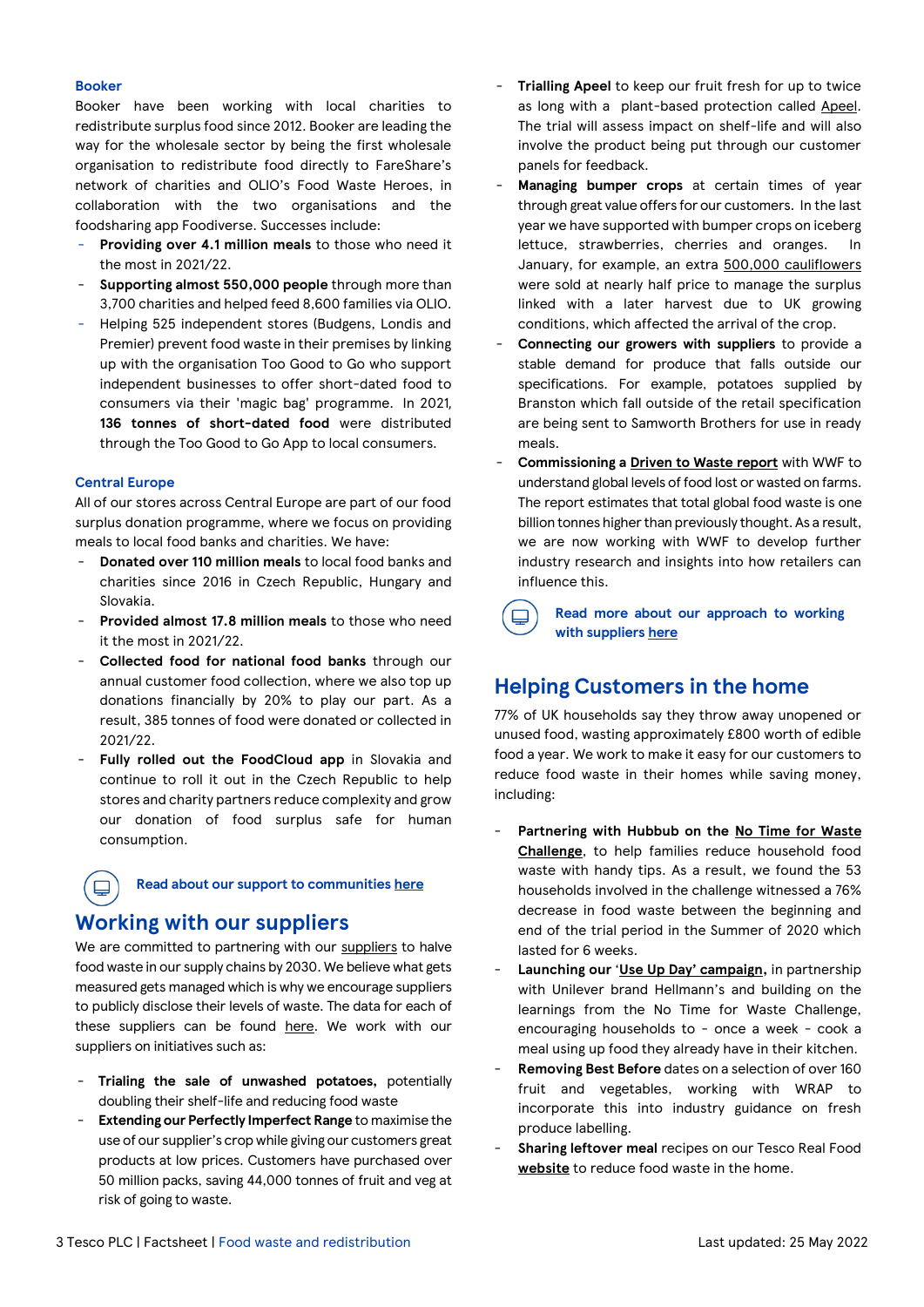# **Performance.**

|                                                                                                                                                                  | <b>Group data</b>                                                                          |                                                                             |                                                                                                |                                                                                                            |                                                                                                                                         |  |  |
|------------------------------------------------------------------------------------------------------------------------------------------------------------------|--------------------------------------------------------------------------------------------|-----------------------------------------------------------------------------|------------------------------------------------------------------------------------------------|------------------------------------------------------------------------------------------------------------|-----------------------------------------------------------------------------------------------------------------------------------------|--|--|
| <b>Commitment</b>                                                                                                                                                | <b>KPIs</b>                                                                                | 2018/19                                                                     | 2019/20                                                                                        | 2020/21                                                                                                    | 2021/22                                                                                                                                 |  |  |
| To help build stronger<br>communities through<br>food and support for<br>other projects or<br>causes that matter in<br>the towns and cities<br>where we operate. | Equivalent number of meals<br>donated through food<br>surplus redistribution<br>programmes | Group:<br>52.8m<br><b>UK: 26.0m</b><br><b>ROI: 2.1m</b><br><b>CE: 24.7m</b> | <b>Group:</b><br>50.5 <sub>m</sub><br><b>UK: 25.4m</b><br><b>ROI: 2.3m</b><br><b>CE: 22.8m</b> | Group:<br>54.9m<br><b>UK: 29.0m</b><br><b>ROI: 2.6m</b><br>CE: 17.1m<br><b>Booker:</b><br>6.2 <sub>m</sub> | <b>Group:</b><br>52.6m <sup>(a)</sup><br><b>UK: 27.8m</b><br><b>ROI: 2.9m</b><br><b>CE: 17.8m</b><br><b>Booker:</b><br>4.1 <sub>m</sub> |  |  |
|                                                                                                                                                                  | Number of local projects or<br>causes supported*                                           | 25,848                                                                      | 17,406                                                                                         | 23.192                                                                                                     | $18,043^{(a)}$                                                                                                                          |  |  |

\* Number of local projects or causes supported include support through cash donations, food donations, gifts in kind and/or colleague volunteering time

(a) 2021/22 performance on equivalent number of meals donated and number of projects supported was lower than in 2020/21 since COVID-19 had a significant impact on our community activity as we sought to provide urgent support. Our 2021/22 performance has continued to increase on pre-pandemic numbers.

### **Total food waste**

| <b>Commitment</b>                                              | <b>KPIs</b>                                                                                                                           | 2016/17                                                                                                                                                                         | 2020/21                                                                                                                               | 2021/22                                                                                                                                  |
|----------------------------------------------------------------|---------------------------------------------------------------------------------------------------------------------------------------|---------------------------------------------------------------------------------------------------------------------------------------------------------------------------------|---------------------------------------------------------------------------------------------------------------------------------------|------------------------------------------------------------------------------------------------------------------------------------------|
| <b>Halve food waste</b><br>in our own<br>operations by<br>2030 | Percentage change in<br>tonnes of food wasted<br>as percentage of tonnes<br>of food handled<br>compared to baseline<br>year (2016/17) | <b>Group Baseline</b><br>year<br><b>Food handled:</b><br>15,012,516<br>(tonnes)<br><b>Waste: 95,127</b><br><b>(tonnes)</b><br><b>Reduction vs.</b><br>baseline: 0% <sup>o</sup> | Group: 42% <sup>o</sup><br>reduction<br><b>UK/ROI: 27%</b><br>reduction<br><b>CE: 65% reduction</b><br><b>Booker: 9%</b><br>reduction | Group: 45%<br>reduction <sup>(a)</sup><br><b>UK/ROI: 29%</b><br>reduction<br><b>CE: 65% reduction</b><br><b>Booker: 33%</b><br>reduction |

◊ Deloitte LLP was engaged to provide independent limited assurance over the selected food waste data. Further information on page 12.

(a) Across the Group we have continued to make progress on reducing food waste with significant improvement in Booker, helped by COVID-19 restrictions easing and normal operations resuming. Across all markets we continue to focus on optimising our forecasting, ordering and reduce to clear processes to avoid food surplus and then working with our partners to redistribute any suitable edible surplus.

| <b>Group data</b>                    |                            |            |            |  |  |
|--------------------------------------|----------------------------|------------|------------|--|--|
|                                      | <b>Baseline</b><br>2016/17 | 2020/21    | 2021/22    |  |  |
| <b>Total tonnage of food handled</b> | 15,012,516                 | 15,284,367 | 15,327,555 |  |  |
| <b>Total tonnage of unsold food</b>  | 125,832                    | 126,234    | 122,178    |  |  |
| <b>Total tonnage of food surplus</b> | 30,706                     | 70,398     | 69,076     |  |  |
| <b>Total tonnage of food waste</b>   | 95.127                     | 55,837     | 53.102     |  |  |
| Food waste as % of food handled      | 0.63%                      | 0.37%      | 0.35%      |  |  |
| Unsold food as % of food handled     | 0.84%                      | 0.83%      | 0.80%      |  |  |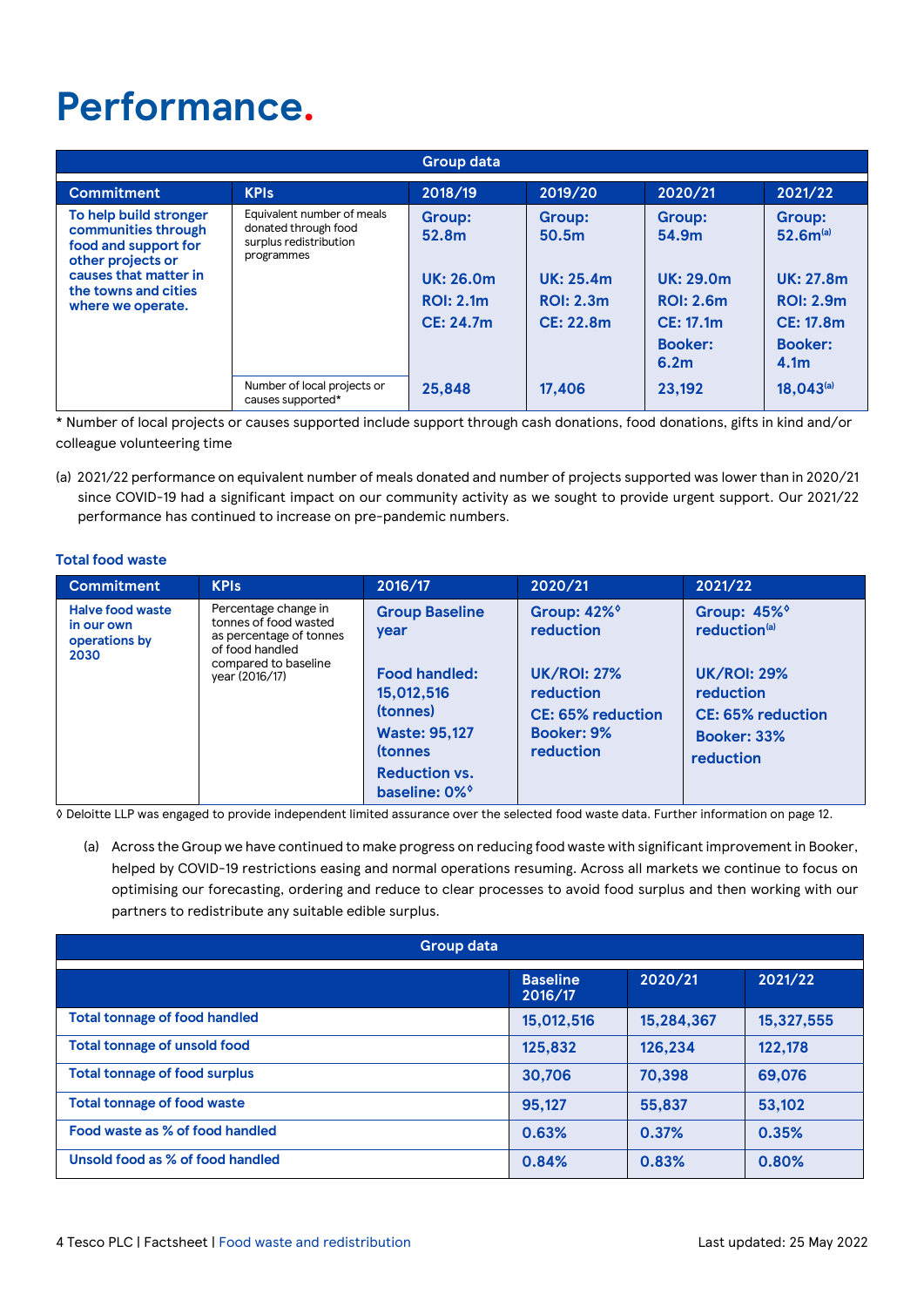| <b>Group data</b>                                                                             |                                                                                                   |                                                                                                                                                                                                                                                                                               |  |  |  |
|-----------------------------------------------------------------------------------------------|---------------------------------------------------------------------------------------------------|-----------------------------------------------------------------------------------------------------------------------------------------------------------------------------------------------------------------------------------------------------------------------------------------------|--|--|--|
| <b>Commitment</b>                                                                             | <b>KPIs</b>                                                                                       | Our 2021/22 performance                                                                                                                                                                                                                                                                       |  |  |  |
| Work in partnership with our<br>suppliers to halve food waste in<br>our supply chains by 2030 | Number of suppliers who<br>report a reduction in food<br>waste as a percentage of<br>food handled | 79 suppliers, responsible for over half of fresh food<br>sales in the UK and a third in Ireland, reported their<br>food waste data. 63 suppliers reported comparable<br>data against their baseline year. Of these 63, 41<br>suppliers reported a reduction in their food waste<br>intensity. |  |  |  |

### **Regional breakdown**

| <b>UK Total food waste</b>              |                            |            |           |            |            |  |
|-----------------------------------------|----------------------------|------------|-----------|------------|------------|--|
| <b>Commitment</b>                       | <b>Baseline</b><br>2016/17 | 2018/19    | 2019/20   | 2020/21    | 2021/22    |  |
| <b>Total tonnage of food</b><br>handled | 10,028,551                 | 10,015,158 | 9,853,498 | 10,554,352 | 10,241,699 |  |
| <b>Total tonnage of unsold</b><br>food  | 71,178                     | 77,184     | 77,807    | 84,124     | 81,222     |  |
| <b>Total tonnage of food</b><br>surplus | 24,494                     | 32,887     | 36,843    | 49,078     | 48,406     |  |
| <b>Total tonnage of food</b><br>waste   | 46,684                     | 44,297     | 40,963    | 35,047     | 32,816     |  |
| Food waste as % of food<br>handled      | 0.47%                      | 0.44%      | 0.42%     | 0.33%      | 0.32%      |  |
| Unsold food as % of food<br>handled     | 0.71%                      | 0.77%      | 0.79%     | 0.80%      | 0.79%      |  |

### **Total food waste by category (tonnes/%)**

### **Food waste by category: UK**



| Total food surplus redistributed by type (tonnes)                      |        |        |        |        |        |  |
|------------------------------------------------------------------------|--------|--------|--------|--------|--------|--|
| 2018/19<br>2019/20<br>2020/21<br><b>Baseline</b><br>2021/22<br>2016/17 |        |        |        |        |        |  |
| <b>Donation to charity</b>                                             | 5.700  | 10.946 | 10.686 | 12.195 | 11.671 |  |
| <b>Colleague shop</b>                                                  | N/A    | 8.071  | 9.661  | 11.310 | 9,260  |  |
| <b>OLIO</b>                                                            | N/A    |        |        | 1.537  | 4,542  |  |
| Animal feed (incl. pet food)                                           | 18,794 | 13,871 | 16.497 | 24,036 | 22,933 |  |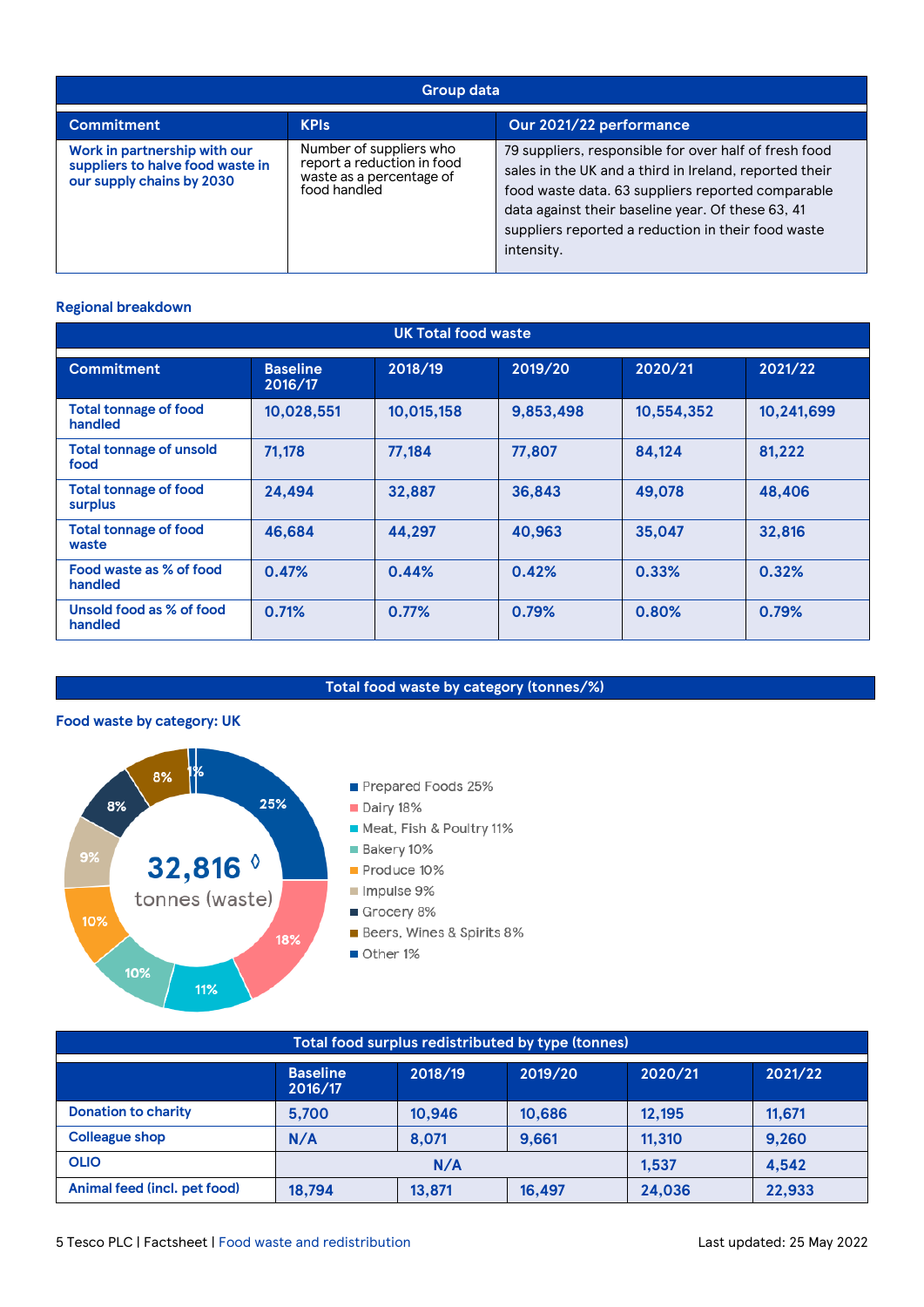| Percentage of food safe for human consumption redistributed to humans or animals                                          |                            |         |         |         |         |  |
|---------------------------------------------------------------------------------------------------------------------------|----------------------------|---------|---------|---------|---------|--|
|                                                                                                                           | <b>Baseline</b><br>2016/17 | 2018/19 | 2019/20 | 2020/21 | 2021/22 |  |
| <b>Food safe for human</b><br>consumption redistributed to<br>charities, OLIO, colleagues<br>and animal feed and pet food | N/A                        |         | 25,692  | 29,988  | 29,250  |  |
| Total unsold food safe for<br>human consumption                                                                           | N/A                        |         | 33,430  | 36,767  | 35,058  |  |
| Percentage of food safe for<br>human consumption<br>redistributed to humans or<br>animals                                 | N/A                        |         | 77%     | 82%     | $83\%$  |  |

**Read more about our 2021/22 UK food waste performanc[e here.](https://www.tescoplc.com/sustainability/reporting-hub/)**

| <b>Central Europe Total food waste</b>  |                            |           |           |           |           |  |
|-----------------------------------------|----------------------------|-----------|-----------|-----------|-----------|--|
|                                         | <b>Baseline</b><br>2016/17 | 2018/19   | 2019/20   | 2020/21   | 2021/22   |  |
| <b>Total tonnage of food</b><br>handled | 2,216,238                  | 2,143,268 | 1.991.763 | 1.927.705 | 1,879,689 |  |
| <b>Total tonnage of unsold food</b>     | 44.067                     | 36.776    | 32,320    | 29,136    | 28,772    |  |
| <b>Total tonnage of food surplus</b>    | 5,195                      | 17.058    | 19.281    | 17,179    | 17.104    |  |
| <b>Total tonnage of food waste</b>      | 38,872                     | 19,717    | 13.038    | 11.957    | 11.669    |  |
| Food waste as % of food<br>handled      | 1.75%                      | 0.92%     | 0.65%     | 0.62%     | 0.62%     |  |
| Unsold food as % of food<br>handled     | 1.99%                      | 1.72%     | 1.62%     | 1.51%     | 1.53%     |  |

### **Total food waste by category (tonnes/%)**

### **Food waste by category: CE**



| Total food surplus redistributed by type (tonnes)                                           |       |        |       |       |       |  |
|---------------------------------------------------------------------------------------------|-------|--------|-------|-------|-------|--|
| 2020/21<br>2021/22<br>2018/19<br>2019/20<br><b>Baseline</b><br><b>Commitment</b><br>2016/17 |       |        |       |       |       |  |
| <b>Donation to charity</b>                                                                  | 3.518 | 10.365 | 9.568 | 7.187 | 7.472 |  |
| <b>Animal feed</b>                                                                          | 1.677 | 6,693  | 9.713 | 9.993 | 9,632 |  |



**Read more about our 2021/22 Central Europe food waste performanc[e here.](https://www.tescoplc.com/sustainability/reporting-hub/)**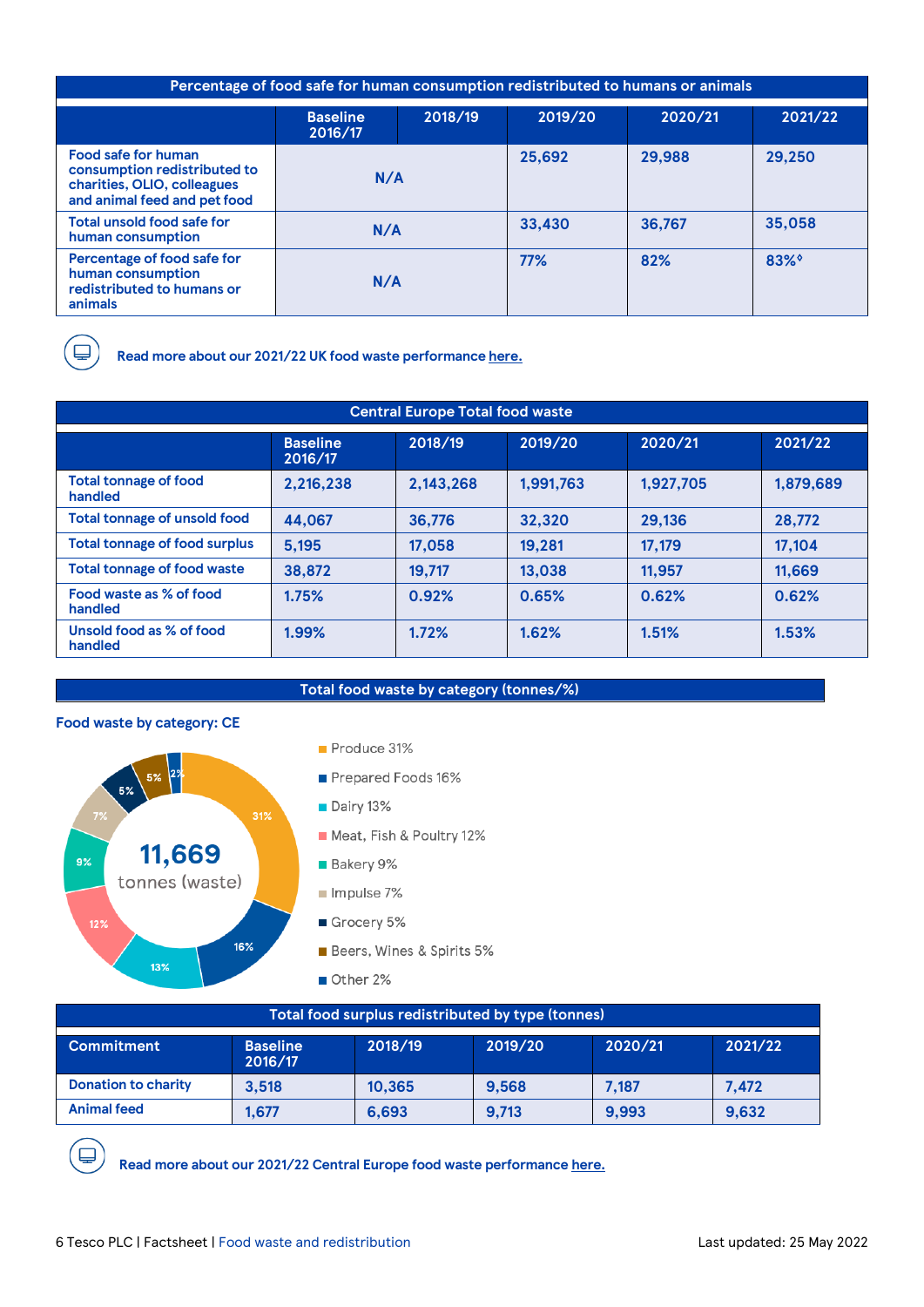| <b>Republic of Ireland Total food waste</b> |                            |         |         |         |         |
|---------------------------------------------|----------------------------|---------|---------|---------|---------|
| <b>Commitment</b>                           | <b>Baseline</b><br>2016/17 | 2018/19 | 2019/20 | 2020/21 | 2021/22 |
| <b>Total tonnage of food handled</b>        | 552,943                    | 588,835 | 588,743 | 654.038 | 623.657 |
| <b>Total tonnage of unsold food</b>         | 6,584                      | 7,176   | 7,546   | 7,186   | 7,668   |
| <b>Total tonnage of surplus food</b>        | 588                        | 865     | 1.107   | 1.520   | 1,841   |
| <b>Total tonnage of food waste</b>          | 5,996                      | 6.312   | 6.438   | 5.665   | 5.826   |
| Food waste as % of food<br>handled          | 1.08%                      | 1.07%   | 1.09%   | 0.87%   | 0.93%   |
| Unsold food as % of food<br>handled         | 1.19%                      | 1.22%   | 1.28%   | 1.10%   | 1.23%   |

### **Total food waste by category (tonnes/%)**

### **Food waste by category: ROI**



| Total food surplus redistributed by type (tonnes)                                           |     |     |     |       |       |  |
|---------------------------------------------------------------------------------------------|-----|-----|-----|-------|-------|--|
| 2020/21<br>2018/19<br>2019/20<br>2021/22<br><b>Baseline</b><br><b>Commitment</b><br>2016/17 |     |     |     |       |       |  |
| <b>Donation to charity</b>                                                                  | 588 | 865 | 946 | 1.086 | 1.215 |  |
| <b>Colleague shop</b>                                                                       | N/A |     | 162 | 434   | 627   |  |



**Read more about our 2021/22 Republic of Ireland food waste performanc[e here](https://www.tescoplc.com/sustainability/reporting-hub/)**.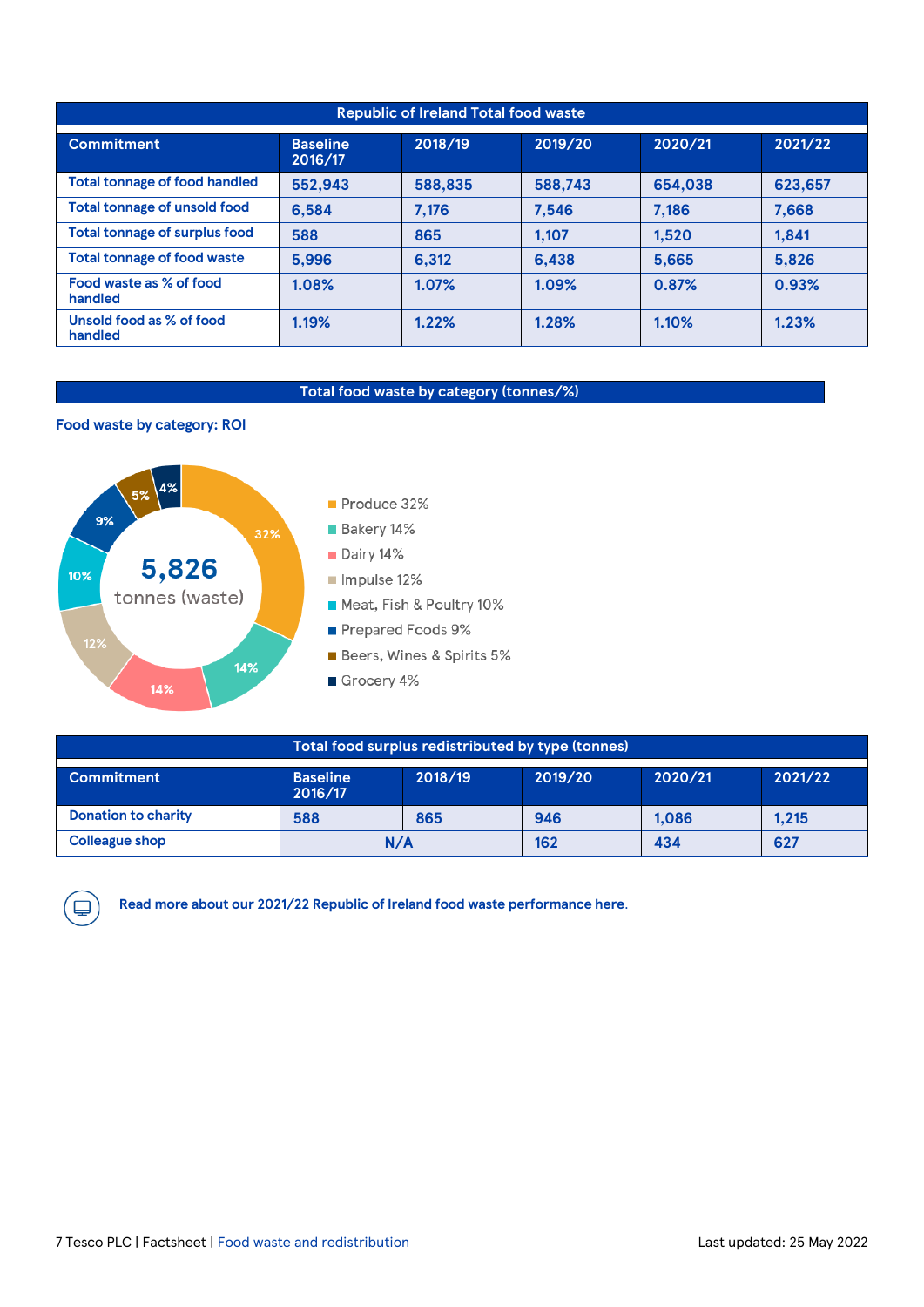| <b>Booker Total food waste</b>       |                            |           |           |  |  |
|--------------------------------------|----------------------------|-----------|-----------|--|--|
| <b>Commitment</b>                    | <b>Baseline</b><br>2016/17 | 2020/21   | 2021/22   |  |  |
| <b>Total tonnage of food handled</b> | 2,214,784                  | 2,148,272 | 2,582,509 |  |  |
| <b>Total tonnage of unsold food</b>  | 4,003                      | 5.789     | 4,516     |  |  |
| <b>Total tonnage of surplus food</b> | 429                        | 2.621     | 1.725     |  |  |
| <b>Total tonnage of food waste</b>   | 3,575                      | 3.168     | 2,791     |  |  |
| Food waste as % of food handled      | 0.16%                      | 0.15%     | 0.11%     |  |  |
| Unsold food as % of food handled     | 0.18%                      | 0.27%     | 0.17%     |  |  |

### **Total food waste by category (tonnes/%)**

### **Food waste by category: Booker**

پا



**Read more about our 2021/22 Booker food waste performanc[e here](https://www.tescoplc.com/sustainability/reporting-hub/)**.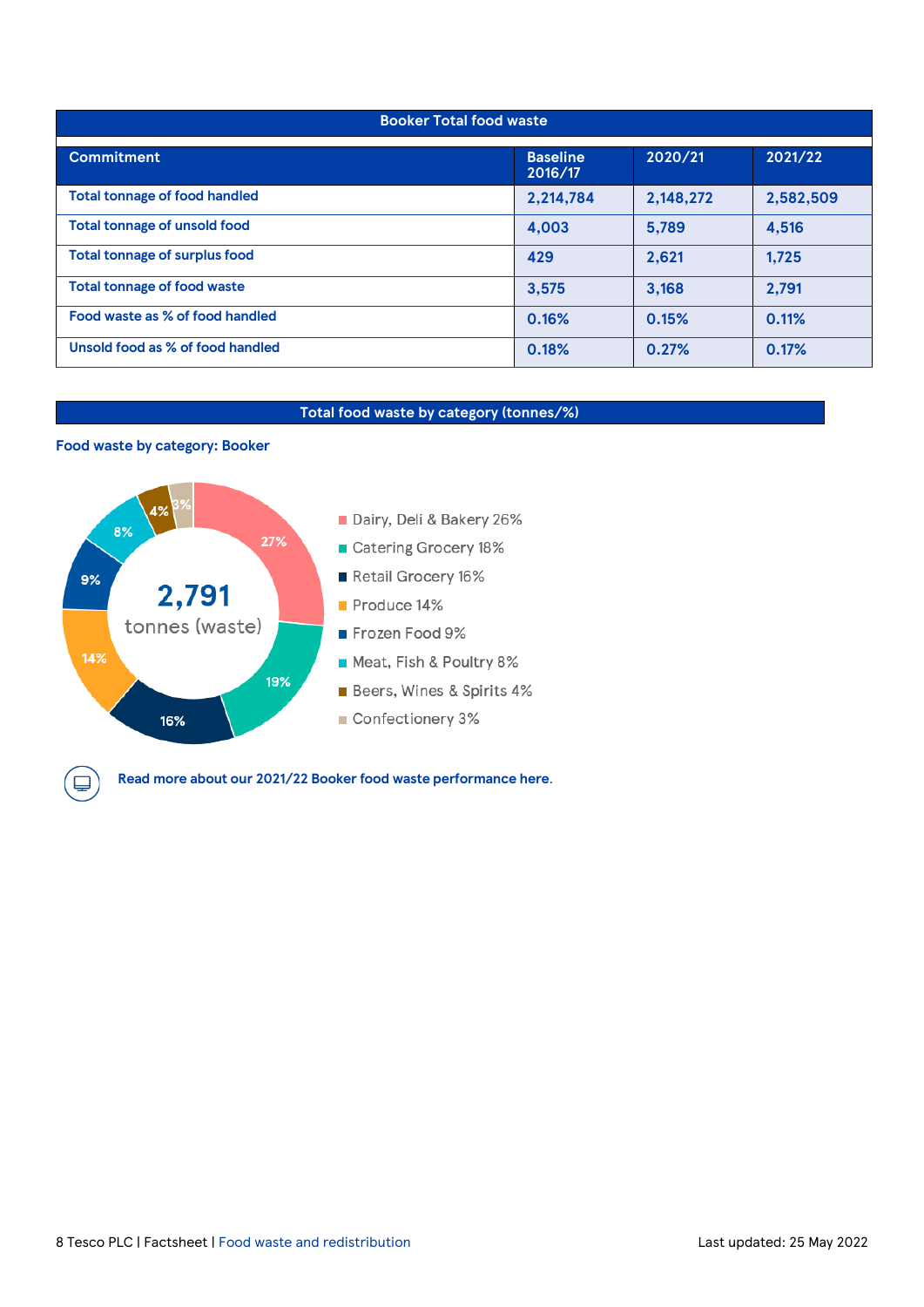# **Methodologies.**

### **How we calculate food waste**

### **Scope**

We calculate our food waste as a percentage of tonnes handled compared to the baseline year. We publish our performance on an annual basis (covering our full financial year) and the scope covers food waste arising from our distribution centres and stores across the following markets and countries:

| <b>Markets covered</b>              | <b>Countries included</b>                                                                                                                                                               |  |
|-------------------------------------|-----------------------------------------------------------------------------------------------------------------------------------------------------------------------------------------|--|
| UK                                  | UK (including Jack's, excluding<br>One Stop)                                                                                                                                            |  |
| Republic of<br><b>Ireland (ROI)</b> | Republic of Ireland                                                                                                                                                                     |  |
| <b>Central Europe</b>               | Czech Republic, Hungary.<br>Slovakia                                                                                                                                                    |  |
| <b>Booker</b>                       | UK (Booker Wholesale, Makro<br>Wholesale, Booker Direct, Chef<br>Direct, Booker Retail Partners,<br><b>Best Foods Logistics and Ritter</b><br>Courivaud and excluding Indian<br>stores) |  |

We only include food waste arising from our distribution centres and stores. Store waste includes waste from our Customer Fulfilment Centres. Additional food waste arising in customer restaurants and staff canteens in our stores and distribution centres is out of scope, as is any food waste arising in operations owned by Tesco upstream in the supply chain, such as haulage wastage and committed crop wastage. Waste from our suppliers' sites and third-party counters in Tesco stores is not included.

The scope of the calculation includes food waste associated with inedible parts, e.g. apple cores and animal bones. All food and drink categories sold at Tesco are included in the scope. All non-food items are removed from our waste data calculations (see Definitions). Details on the types of products excluded can be found in the methodology provided (see Regional performance and methodologies). The way we measure our KPI is in line with the [WRAP and](https://wrap.org.uk/sites/default/files/2020-10/Food-surplus-and-waste-measurement-and-reporting-UK-guidelines.pdf)  [IGD food waste measurement and reporting guidelines.](https://wrap.org.uk/sites/default/files/2020-10/Food-surplus-and-waste-measurement-and-reporting-UK-guidelines.pdf)

### **Total food surplus redistributed**

### **Definitions**

- Food handled: Sum of the weight of food sold, wasted and surplus. The weight of packaging is excluded.
- Unsold food: Sum of the weight of food wasted and surplus. The weight of packaging is excluded.
- **Food surplus:** is not included in our total waste figure and is reported separately. Food surplus is defined as: food sent to animal feed; food offered to colleagues through the Colleague Shop; and food donated to Fareshare or directly to charities via Community Food Connection. In years up to 2019/20 we used the term surplus food to describe unsold food as described above. This has been updated to align with the [WRAP](https://wrap.org.uk/sites/default/files/2020-10/Food-surplus-and-waste-measurement-and-reporting-UK-guidelines.pdf)  [and IGD food waste measurement and reporting](https://wrap.org.uk/sites/default/files/2020-10/Food-surplus-and-waste-measurement-and-reporting-UK-guidelines.pdf)  [guidelines](https://wrap.org.uk/sites/default/files/2020-10/Food-surplus-and-waste-measurement-and-reporting-UK-guidelines.pdf) all prior years have been updated to reflect this new approach.
- Food waste: "Any food, and inedible parts of food, removed from the food supply chain to be recovered or disposed (including composted, crops ploughed in/not harvested, anaerobic digestion, bio-energy production, co-generation, incineration, disposal to sewer, landfill or discarded to sea)". Drinks waste is also included within this description.

# **Regional performance and methodologies.**

Full information on the methodologies adopted in each of our markets is provided below.

| <b>Regional Food Waste Data</b> |                               |                                                                                                                                     |
|---------------------------------|-------------------------------|-------------------------------------------------------------------------------------------------------------------------------------|
| <b>Full data</b>                | Calculation<br>method         | <b>KPI</b>                                                                                                                          |
| Group data                      | <u>Group</u><br>methodology   | Percentage change<br>in tonnes of food<br>wasted as a<br>percentage of<br>food handled<br>compared to 2017<br>baseline <sup>®</sup> |
| UK data                         | UK<br>methodology             | Percentage of<br>unsold food safe<br>for human<br>consumption<br>redistributed to<br>humans or animals<br>in the UK $\textdegree$   |
| Central<br>Europe data          | Central Europe<br>methodology | Included in Group<br>KPI                                                                                                            |
| Ireland data                    | Ireland<br>methodology        | Included in Group<br>KPI                                                                                                            |
| Booker data                     | <b>Booker</b><br>methodology  | Included in Group<br>KPI                                                                                                            |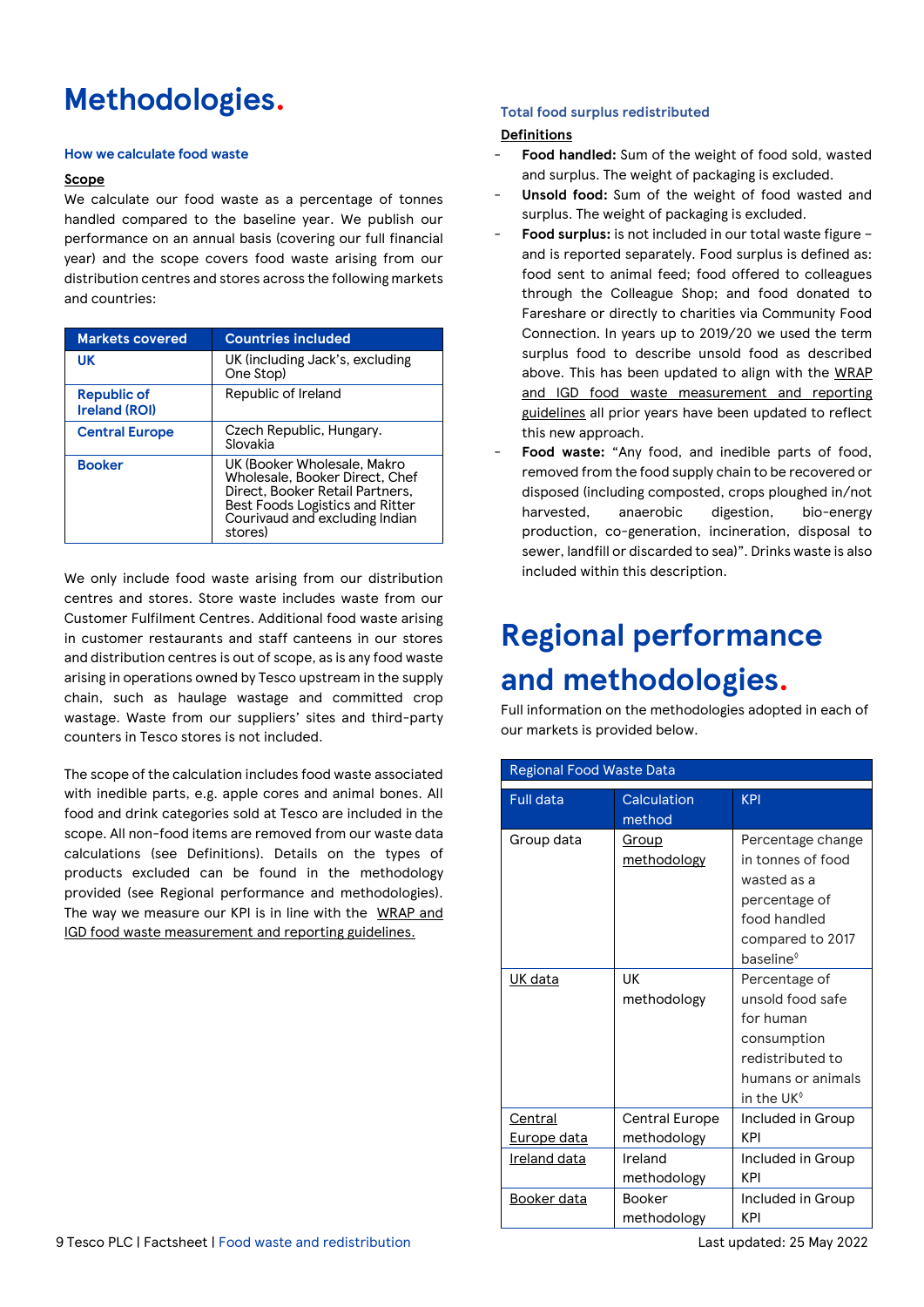#### **How we measure our progress**

To track our progress on supporting the projects and causes that matter through food redistribution, we have two indicators; number of equivalent meals donated and the number of local projects or causes supported. The latter KPI goes beyond food redistribution in that it also includes support in the form of cash donations, gifts in kind and volunteer time. A brief description of the methodologies can be found below.

### **Equivalent number of meals donated through our food surplus redistribution programme**

We calculate the equivalent number of meals by converting the total weight of the donated food surplus fit for human consumption into an 'equivalent meal'. We apply the conversion of 0.42kg to a single equivalent meal based on guidance from WRAP.

This KPI covers surplus food donation from our stores and distribution centres in the UK, ROI, CE and Booker. It excludes donations from supplier sites, third party counters, customer restaurants, colleague canteens, from in-store customer collections and donations made to OLIO.

#### **Number of local projects or causes supported**

As defined by support for local charities, community groups, schools, hospices and permanent food banks. It also includes support of local level organisations or individuals that represent the work of national organisations.

We work with Groundwork, FareShare and the Trussell Trust to analyse the relevant data which is gathered on a quarterly basis and reported annually. This KPI only covers our main organised community initiatives and does not cover ad hoc support or donations. Our global initiatives covered include:

- **UK**
- Community Grants (previously Bags of Help)
- Community Food Connection
- Permanent food collection points and Tesco Food Collection

### **CE**

- You Choose, We Help
- Food surplus donation programme
- National Food Collection for food banks
- Employee volunteering programme

#### **ROI**

- Community Fund
- Surplus food donations programme
- Food appeals

### **Assurance.**

Deloitte LLP was engaged to provide independent limited assurance over the selected food waste data highlighted in this report with a  $\Diamond$  using the assurance standard ISAE 3000. Deloitte has issued an unqualified opinion over the selected data. Deloitte's full assurance statement is available [here.](https://www.tescoplc.com/media/758924/tesco-plc-independent-assurance-report-2022-signed.pdf)

### **Looking ahead.**

We are committed to supporting the SDG 12.3 goal of halving global food waste and our strategy continues to address food waste throughout the value chain – from farm to fork. We will continue to encourage our suppliers to Target-Measure-Act and help our customers avoid food waste in the home through helpful tips and product innovation.

Working with our food redistribution partners, we will continue to ensure good food is never wasted and reaches community groups and food banks.

### **Commitments and targets**

- 85% of unsold food safe for human consumption in the UK redistributed to humans or animals by 2025.
- Reduce food waste from our own operations by 50% by 2025.
- Work in partnership with our suppliers to halve food waste in our supply chains by 2030 and increase the number of suppliers reporting a reduction.
- To work closely in partnership with food banks and regional charities to help feed people by redistributing food to local communities around the world.

### **Read more about our approach**

**More information**

[Deloitte Assurance statement](https://www.tescoplc.com/media/758924/tesco-plc-independent-assurance-report-2022-signed.pdf)

[Our approach to food waste](https://www.tescoplc.com/sustainability/taking-action/environment/food-waste/)

[Supporting communities with food redistribution](https://www.tescoplc.com/sustainability/communities/food-redistribution)